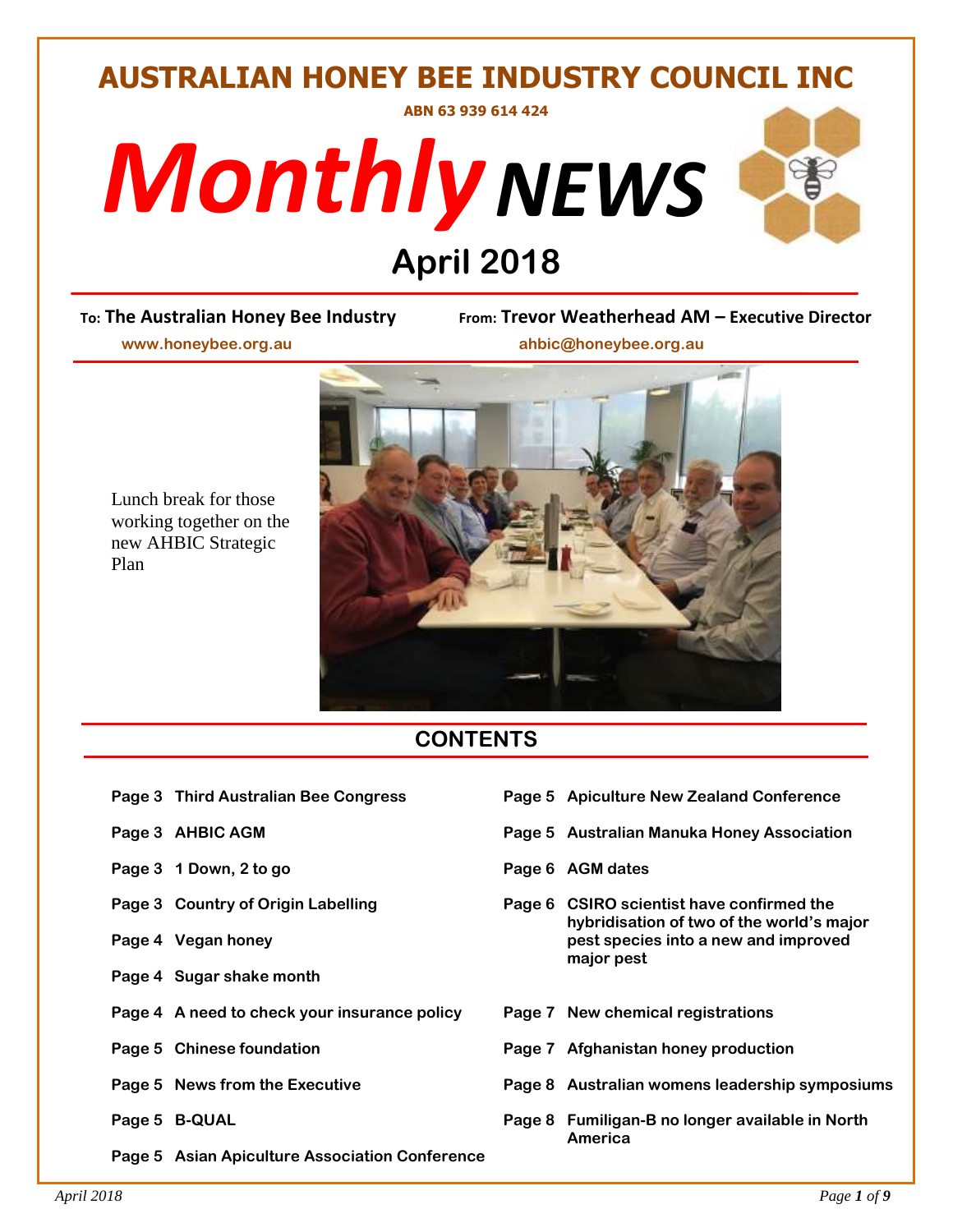# **AUSTRALIAN HONEYBEE INDUSTRY COUNCIL INC**

#### **ABN 63 939 614 424**

The Australian Honey Bee Industry Council (AHBIC) is the **Peak Industry Body for the Australian Beekeeping Industry** working for all within our industry including

**honey producers, honey packers, pollinators, queen bee breeders, equipment manufacturers/suppliers**.

We urge beekeepers to support those

Packers, Queen Bee Breeders, Equipment Manufacturers/Suppliers who contribute to AHBIC.

# **The following list recognises contributions received since 1 April 2017**

**Thank you to all our contributors***.* **AHBIC appreciates your ongoing support**

*A number of Honey Producers have generously given a voluntary contribution but wish to remain anonymous*

#### **HONEY PRODUCERS**

Abbott, B & Proudford, R Active Medicinal Honey Anderson, Cedar Badger Head Bees Beechworth Honey Pty Ltd *(on behalf of some honey producers)* Bees Neez Apiaries Blair, Shona Bliss, Stephen Clifford, Ray Cooper, Barry Cooper, Casey Cotton, Allan & Michelle Davey, Robin Davies Apiaries Dewar, Robert & Melissa Faithfull, Mark Gells Honey Maryborough Glasby, Garry Grizzly Bear Apiaries Hooper, Ben (Hooper Honey) Hoskinson, HL & HM Jones, Bryn

#### **HONEY PRODUCERS**

Jones, Daniel Kennett, Joshua Klinger, Craig Le Feuvre, Danny Lukas, Barbara MacGibbon, Kevin Masters, Neil & Sharon McDonald, Peter & Michelle McDonald, Robert Morgan, Trevor Naicol Pty Ltd Nairn, Mal NT Bees (Aust) Plum, Len & Susan Rohrlach, T & A Ruge Honey Saxonbee Enterprises Shaw, Robert Stokes, Peter Valkenburg Apiaries Walkabout Apiaries Watson, James Weatherhead, T & M Weerona Apiaries Zadow, Ian & Mel

#### **PRODUCER/PACKERS**

Australia's Manuka P/L Bee Happy Apiaries Blue Hills Honey Bourke, Lindsay Clifford, David Heritage Honey Honeyworks Pty Ltd R.Stephens The House of Honey

#### **HONEY PACKERS**

AB's Honey Beechworth Honey Pty Ltd Capilano Honey Ltd Gustare Honey Australia Pty Ltd Honeylife Australia Superbee Honey Factory

#### **QUEEN BEE BREEDERS**

RL Dewar - Bee Build Gerdts, Jody

#### **BEEKEEPING GROUPS**

Amateur Beekeepers Asn of NSW Inc Bayside Beekeepers Assoc Inc Bendigo Regional Beekeepers Inc Gold Coast Amateur Beekeepers Society Gold Coast Regional Beekeepers Inc Ipswich & West Moreton Beekeepers Assoc Inc

Northside Beekeepers Assoc Inc

#### **BEEKEEPING EQUIPMENT MANUFACTURER/SUPPLIER**

Ecrotek Flow hive Hornsby Beekeeping Supplies Quality Beekeeping Supplies Redpaths Beekeeping Supplies Schutz Australia Pty Ltd

#### **All Voluntary Contributions and Support to AHBIC are Gratefully Received –** *Thank You*

 *All rights reserved. This publication is copyright and may not be resold or reproduced in any manner (except excerpts for bona fide study purpose in accordance with the Copyright Act) without the prior consent of the Publisher. Every effort has been made to ensure that this newsletter is free from error or omissions. However, the Publisher, or its respective employees or agents, shall not accept responsibility for injuries, loss or damage occasioned to any person acting or referring from action as a result of the material in this newsletter whether or not such injury, loss or damage is in any way due to any negligent act or omission, breach of duty or default on the employees or agents.*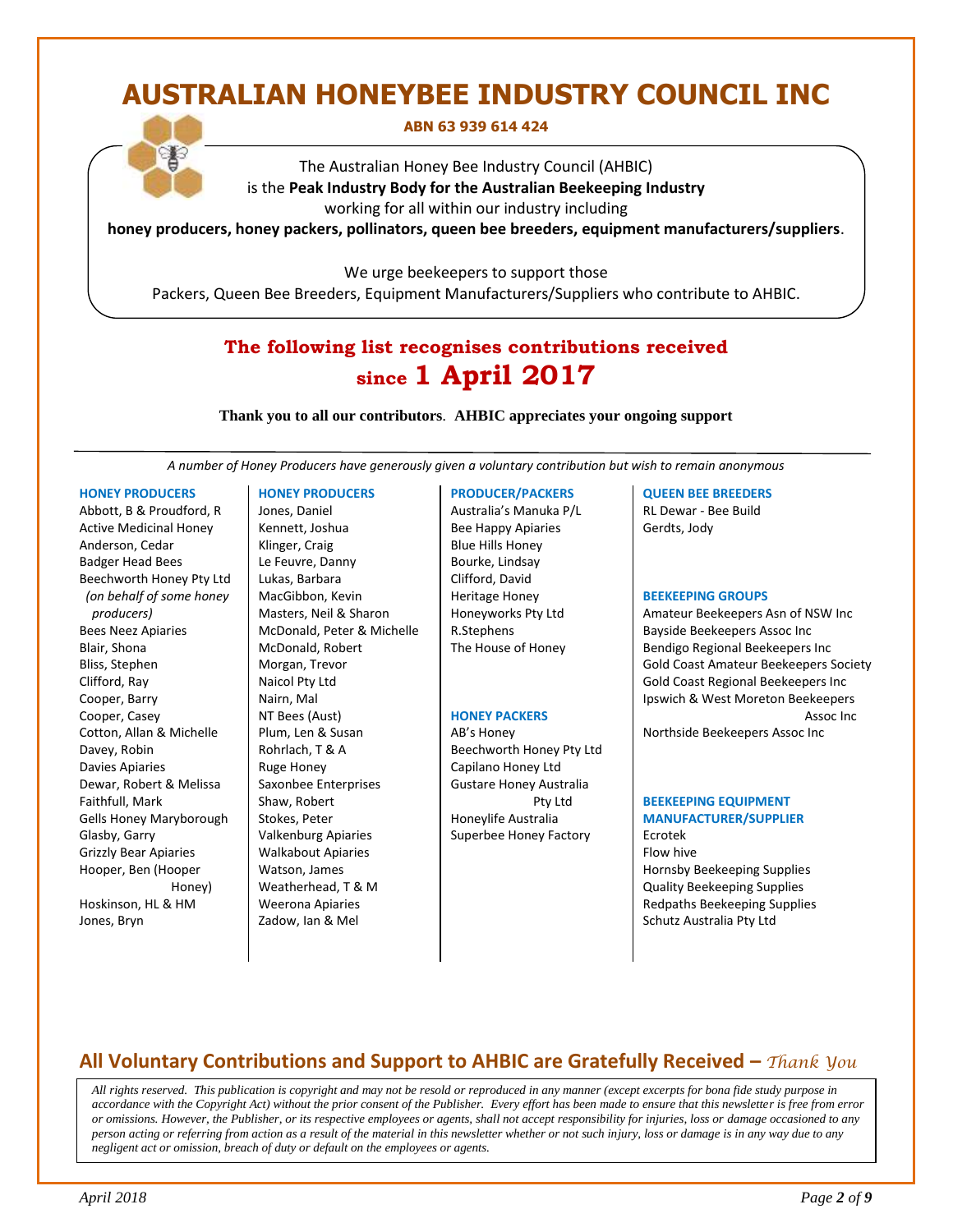#### **THIRD AUSTRALIAN BEE CONGRESS**

Registrations continue to come in for the Congress. There is still plenty of time for you to register if you have not done so already. Australian and international speakers will be covering a wide range of interesting topics. Speakers' Biographies and the Program can be seen at [www.australianbeecongress.com.au](http://www.australianbeecongress.com.au/)

We need entries for the Honey Show. If you are a delegate you should be able to have at least one entry of good honey that you have put aside to enter. I know many work with beeswax and there are classes for this. Check out the schedule on the website.

For all details go to [www.australianbeecongress.com.au](http://www.australianbeecongress.com.au/)

#### **AHBIC AGM**

The AHBIC AGM will be held on Sunday 1 July, 2018 at Royal Pines on the Gold Coast. This will follow the Third Australian Bee Congress which will be held on the previous three (3) days.

This year there are three (3) positions which will become vacant. The Chairperson and two (2) Executive positions.

For the Chairperson the nomination needs to be received 28 days prior to the AGM i.e. 3 June 2018. The nomination must be signed by one voting delegate and accompanied by the consent of the nominee. If no nomination is received then nominations will be received from the floor at the AGM. For full details see Section 5 of the AHBIC constitution which is on the AHBIC website.

The two (2) Executive members stepping down are Ian Zadow and Phillip McHugh. Ian is not eligible to stand again as he has completed six (6) continuous years on the Executive. Phillip McHugh is eligible to stand again.

At the AGM observers will be able to attend but there will be a fee to cover catering costs. A Registration Form for an observer to fill out will be in the next newsletter.

#### **1 DOWN, 2 TO GO**

In the last newsletter I said that we needed three (3) years for proof of freedom for the Varroa jacobsoni eradication program. Actually it is 30 months so it will come around 6 months earlier than I said, if all goes well.

#### **COUNTRY OF ORIGIN LABELLING**

The time for the two year transition period for the Country of Origin Labelling (CoOL) ends on 30 June 2018. So as from 1 July 2018 the new labelling requirements re CoOL will be law.

Some have suggested that the transition periods should be extended but the Government has said that this will not be the case.

So make sure all your labels are ready and compliant for the new CoOL when it becomes law on 1 July, 2018.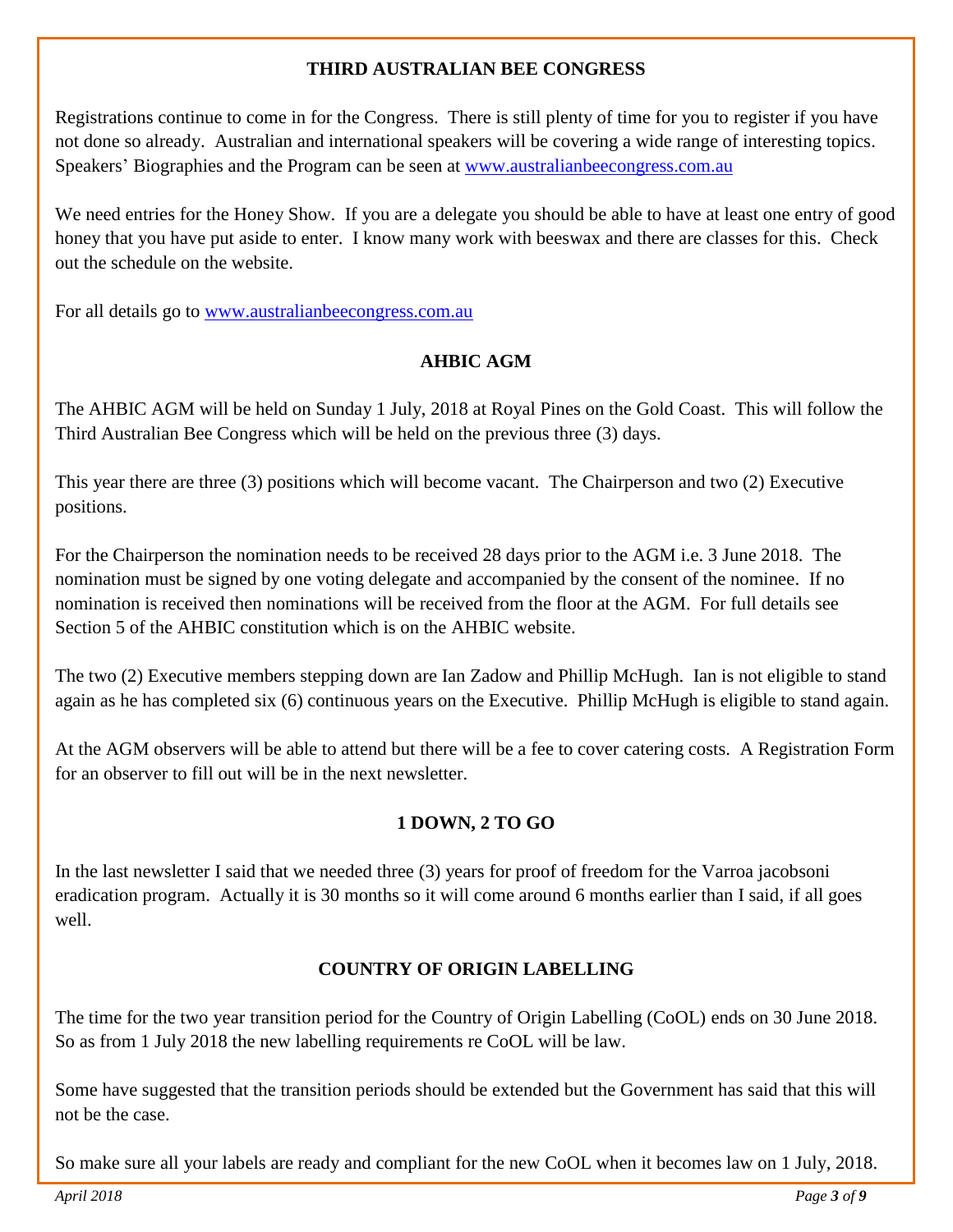#### **VEGAN HONEY**

AHBIC's attention has been drawn to a product available in Australia labelled as vegan honey. As honey is a prescribed name under the Food Standards Australia and New Zealand standards, this product does not comply with the definition of honey. AHBIC has lodged a complaint re this product.

Vegans do not eat honey as they say it comes from or is produced by animals. I wonder how they get on with food such as pumpkins, watermelons, apples and all those other foods out there that our honey bees pollinate directly or provide pollination for the seed production such as carrots and onions. Do they not eat these because bees have played a part in their production?

I note from a tweet on the ABC Rural website that France has outlawed the use of dairy and meat related words when describing products which are neither - phrases such as vegan sausages, tofu steaks, vegan cheese, meatless bacon - even soy milk and all those flavoured waters pretending to be milk – BANNED.

# **SUGAR SHAKE MONTH**

No it is not a new drink. It was a joint effort by the New South Wales Department of Primary Industries, New South Wales Apiarists Association and Amateur Beekeepers Association of New South Wales to highlight the awareness of exotic mites and have beekeepers test for these.

Did you take part? See details at<https://www.dpi.nsw.gov.au/animals-and-livestock/bees/sugar-shake-month>

# **A NEED TO CHECK YOUR INSURANCE POLICY**

This is a note from Shara Davies to bring to beekeepers attention some problems with insurance following the untimely death of her husband Stephen. We thank Shara for sharing this with us.

*Also I have a personal issue in regards to insurance for beekeepers, I would like to bring to the attention of all beekeepers as I do not wish any of them to go through what my family has just gone through. A very serious issue has come to light following Stephens death, about beekeepers having a rural farm policy and really hope I can stop any other Beekeepers and their families from being in the same situation. Every year we would sit down and go through our policy with our broker and they were fully aware of what our business was and each year we thought we were well protected with our insurances and even our broker thought so. Unfortunately this is not the case. Each year the insurance company makes changes to their policies and you need to analyse each and every change and sub clause. The main clause beekeeper need to insure that is in their policy's is the word livestock if this word is not in your policy please ring your insurance company and get it added. Apart from taking nearly three months to assess the truck and trailer. It turns out that the in transit part of our policy does not cover bees, pallets, straps, fridges and loss of product as the word livestock is not mentioned in our policy. The transit part of the policy is my major concern for all beekeepers as this is the core part of our businesses and you may not be covered at all. This unfortunately became my reality and the even scarier bit is to discover that we haven't been covered for years, I sincerely do not want to see it happen to anyone else in our industry. All vehicle policies need to have a detailed list of what you have on them from spotlights, bull bar, crane, toolboxes etc we had most of it listed thankfully. Another grey area is that neither Stephen or myself are covered by our own policy as working directors or employees. While I may not be able to change my circumstances, I fully intend to inform our Industry to ensure you are all protected from what I have just faced. So please sit down and go through your insurance policies and make the changes to better protect yourselves and your families.*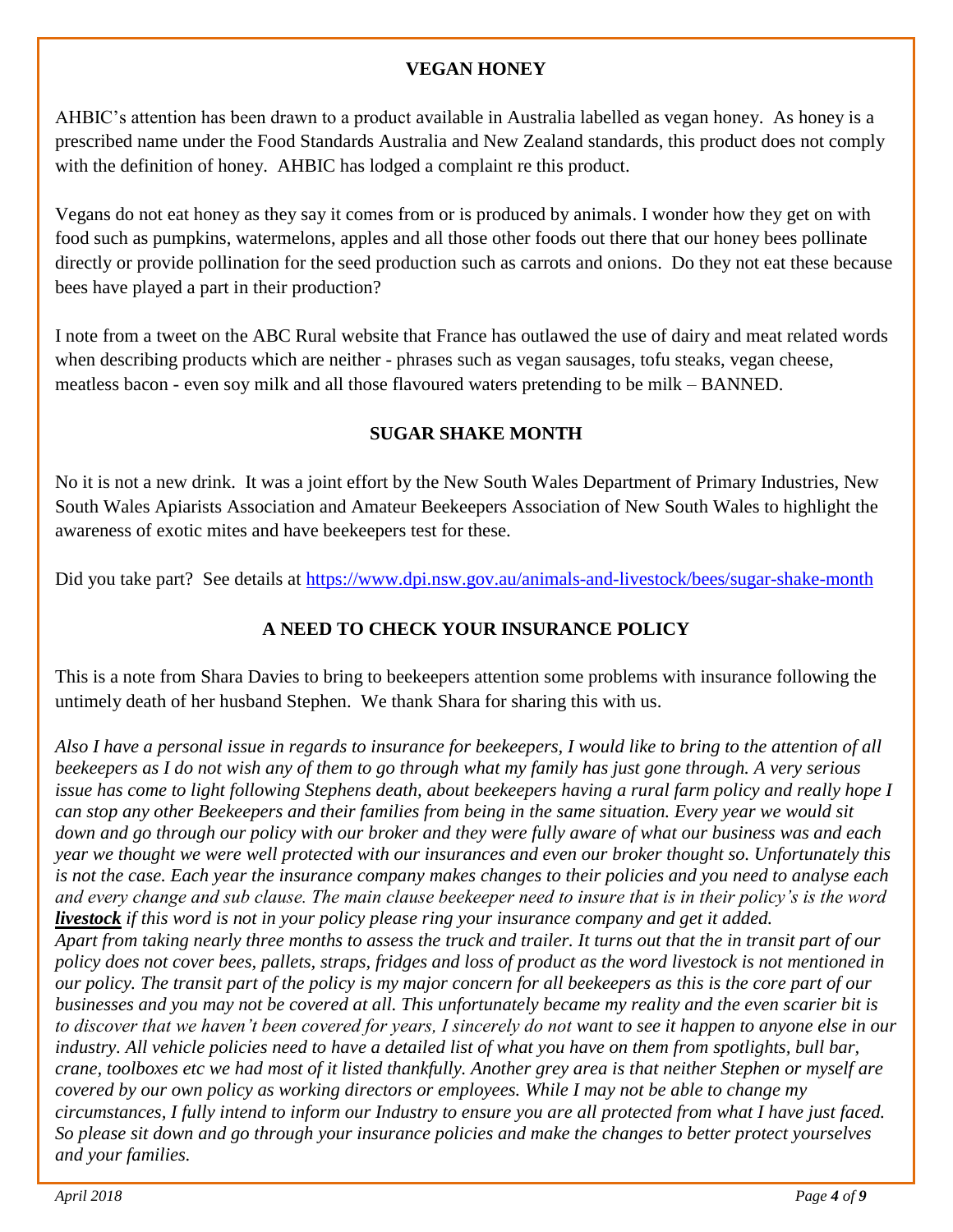#### **CHINESE FOUNDATION**

I have been advised by the New South Wales Department of Primary Industries that another sample of Chinese foundation sent away for analysis has shown it to be 85% paraffin plus containing residues of chemicals which were most probably used for varroa treatment.

AHBIC representatives will be in Canberra this month (May) so we will arrange a visit with the Department to push our case to have all imported beeswax tested.

#### **NEWS FROM THE EXECUTIVE**

The Executive is still working on a new Strategic Plan for the next five (5) years. We will be reporting on this at the State Conferences.

#### **B-QUAL**

Have you a QA program in your honey producing business? When exporting, more and more customers are asking for a QA program to be part of the conditions of their purchasing Australian honey. It is becoming more and more a requirement in Australia.

Australia has the industry developed program, B-QUAL see<http://www.bqual.com.au/>This program has been recently revised to make it more beekeeper friendly. Go online and have a look.

Many honey packers pay a premium if you have a QA program in place. If your honey packer does not, ask why?

#### **ASIAN APICULTURE ASSOCIATION CONFERENCE**

The 14th Asian Apicultural Association Conference is being held in Jakarta, Indonesia from 22-25 October, 2018. The theme is "Bees, environment and sustainability".

For more information go to [www.aaaconference2018.com](http://www.aaaconference2018.com/)

# **APICULTURE NEW ZEALAND CONFERENCE**

A reminder that the New Zealand conference is on from 22-24 July 2018. The theme is "Sustainability and traceability".

Further details at<http://apicultureconference2018.co.nz/>

#### **AUSTRALIAN MANUKA HONEY ASSOCIATION**

The Australian Manuka Honey Association (AMHA) is still looking for new members.

Look up their website<https://www.manukaaustralia.org.au/> where you will find out the latest from the AMHA.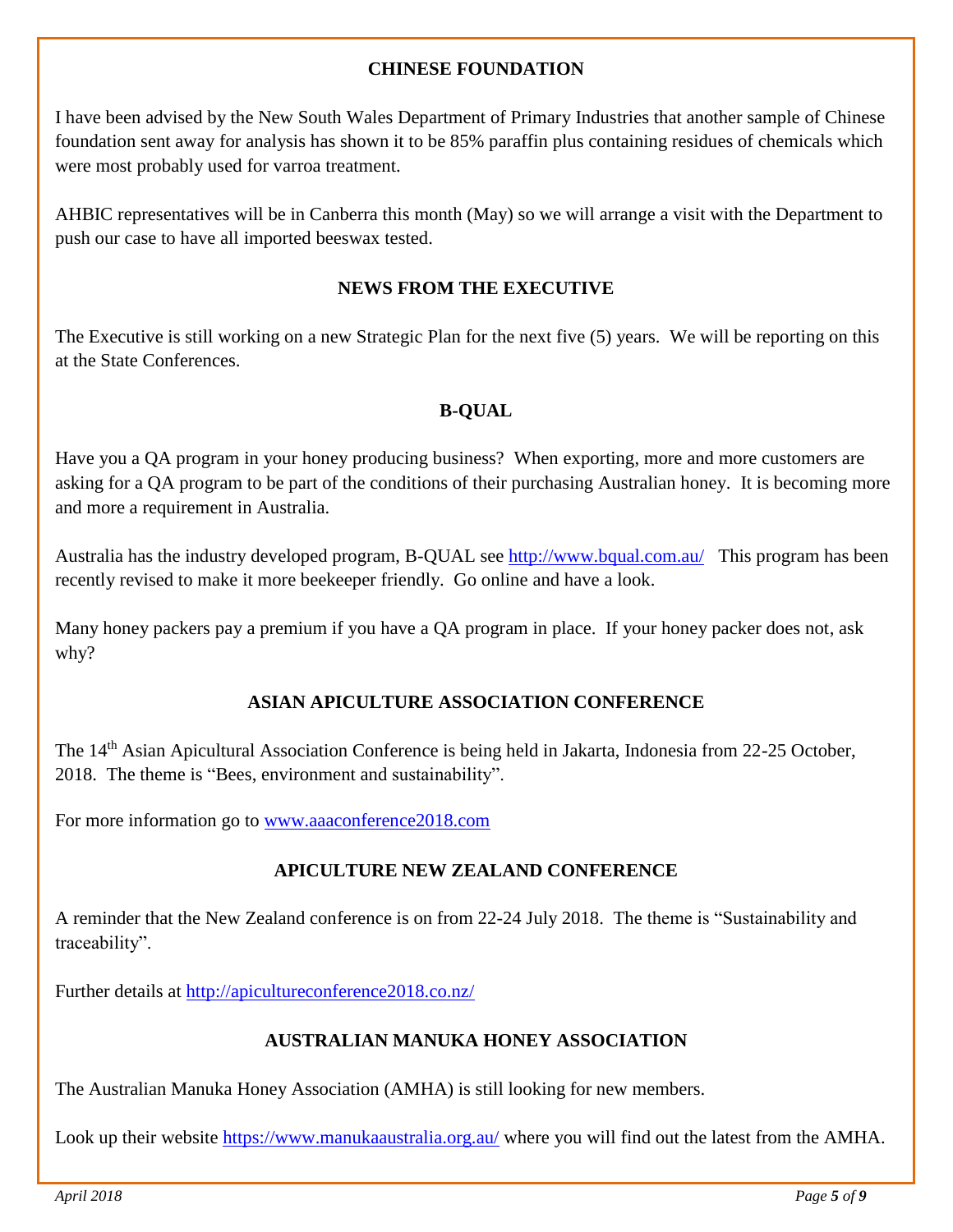#### **AGM DATES**

Annual conferences for 2018, in chronological order, as I currently have them are:-

| South Australian Apiarists Association               | 17 May – McLaren Vale         |
|------------------------------------------------------|-------------------------------|
| WA Farmers Federation – Beekeepers Section and BICWA | 25-26 May - Perth             |
| <b>Tasmanian Beekeepers Association</b>              | 26 May - Launceston           |
| Victorian Apiarists Association                      | $31$ May $-1$ June - Ballarat |
| New South Wales Apiarists Association                | 26 June – Gold Coast          |
| Queensland Beekeepers Association                    | 27 June – Gold Coast          |
| Australian Honey Bee Industry Council                | 1 July – Gold Coast           |
| Honey and Packers Marketers Association              | <b>TBA</b>                    |
| National Council of Pollination Associations         | <b>TBA</b>                    |
| Australian Queen Bee Breeders Association            | <b>TBA</b>                    |

The New South Wales Apiarists Association and the Queensland Beekeepers Association have advised that their meetings will be only for members. This is understandable as there will be mostly business for members with no guest speakers as the Congress has the speakers.

#### **CSIRO SCIENTISTS HAVE CONFIRMED THE HYBRIDISATION OF TWO OF THE WORLD'S MAJOR PEST SPECIES, INTO A NEW AND IMPROVED MEGA-PEST.**

One of the pests, the cotton bollworm, is widespread in Africa, Asia and Europe and causes damage to over 100 crops, including corn, cotton, tomato and soybean.

The damage and controlling the pest costs billions of dollars a year.

It is extremely mobile and has developed resistance to all pesticides used against it.

The other pest, the corn earworm, is a native of the Americas and has comparatively limited resistance and host range.

However, the combination of the two, in a novel hybrid with unlimited geographical boundaries is cause for major concern.

The CSIRO researchers in a paper published in the [Proceedings of the National Academy of Sciences of the USA p](https://doi.org/10.1073/pnas.1718831115)rovides clear evidence of the hybridisation of the two moths in Brazil.

"A hybrid such as this could go completely undetected should it invade another country. It is critical that we look beyond our own backyard to help fortify Australia's defense and response to biosecurity threats," Research Director leading CSIRO's Biosecurity Risk Evaluation and Preparedness Program [Dr Paul De Barro](http://people.csiro.au/D/P/Paul-Debarro) said.

"As Australia's national science agency, we are constantly looking for new ways to protect the nation and technology like genome sequencing, is helping to tip the scales in our favour."

While a combination of insecticides currently controls these pests well in Australia, it is important to study the pests themselves for sustainable long-term management world-wide.

The scientists confirmed that among the group of caterpillars studied, every individual was a hybrid.

"No two hybrids were the same suggesting a 'hybrid swarm' where multiple versions of different hybrids can be present within one population," fellow CSIRO Scientist [Dr Tom Walsh](http://people.csiro.au/W/T/Tom-Walsh) said.

The bollworm, commonly found in Australia, attacks more crops and develops much more resistance to pesticides than the earworm.

A concerning finding among the Brazilian hybrids was that one was 51 per cent earworm but included a known resistance gene from the bollworm.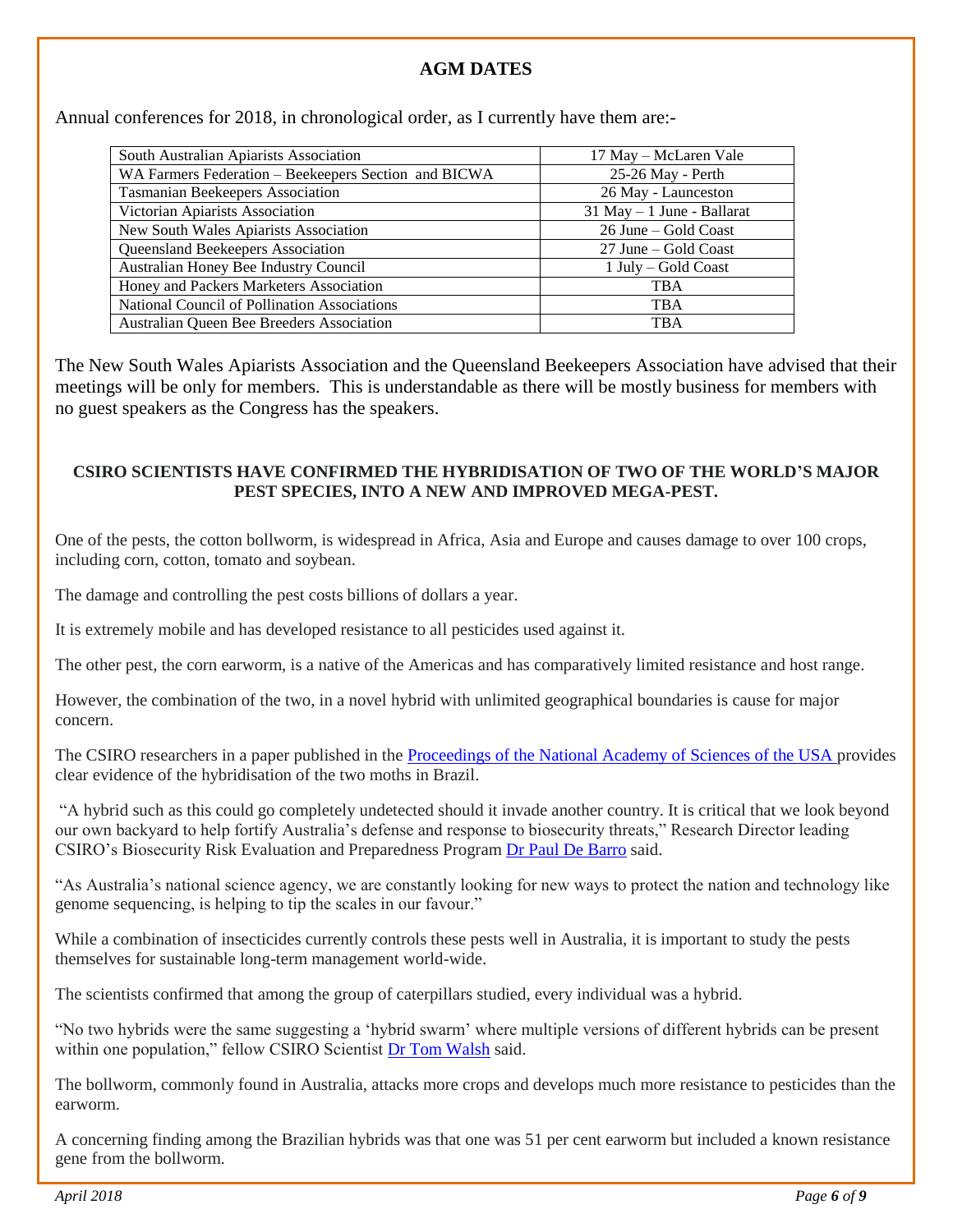Lead author of the paper Dr Craig Anderson, a former CSIRO scientist now based at The University of Edinburgh, believes the hybrid study has wide-ranging implications for the agricultural community across the Americas.

"On top of the impact already felt in South America, recent estimates that 65 per cent of the USA's agricultural output is at risk of being affected by the bollworm demonstrates that this work has the potential to instigate changes to research priorities that will have direct ramifications for the people of America, through the food on their tables and the clothes on their backs," Dr Anderson said.

#### **NEW CHEMICAL REGISTRATIONS**

**Application no.:** 107082<br> **Product name:** 2021 Centary **Active constituent/s:** <br> **Applicant name:** <br> **Applicant name:** <br> **Applicant name:** <br> **A** Landmark Operat **Applicant ACN:**<br>Summary of use:

**Date of registration:** 23 March 2018<br> **Product registration no:** 22898 **Product registration no.:** 82898 Label approval no.:

**Application no.:** 2001 11555<br> **Product name:** 2001 2002 Master **Active constituent/s:** 

**Applicant ACN:**<br>Summary of use: **Date of registration:** 28 May 28 March 2018 **Product registration no.:** 84852<br> **Label approval no.:** 84852/111555 Label approval no.:

**Application no.:** 113159 **Active constituent/s:**  $\begin{array}{ccc}\n 350 \text{ g/L} & \text{midaclopid} \\
 \text{Application} & \text{PCT} & \text{HoldingS} & \text{Pt/L} \\
 \end{array}$ **Applicant ACN:**<br>**Summary of variation:** 

**Date of variation:** 23 March 2018<br> **Product registration no :** 23 March 2018 **Product registration no.:** 66265 Label approval no.:

**Application no.:** 111478 **Active constituent/s: Applicant name:** Farmalinx Pty Ltd **Applicant ACN:**<br>Summary of use:

**Date of registration: 10 April 2018**<br> **Product registration no.:** 84811 **Product registration no.:** 84811<br>
Label approval no.: 84811/111478 Label approval no.:

**Product name: Calcular Confarm Bifenthrin 250 EC Insecticide / Miticide** Active constituent/s: **Active Constituent/s:** 250 o/l bifenthrin Landmark Operations Limited<br>008 743 217 For the control of insects and mites on fruit, vegetables and field crops<br>23 March 2018

**Masterole Insecticide**<br>240 g/l methoxyfenozide **Applicant name: Shandong Rainbow** International Co Ltd<br>N/A For use on food crops<br>28 March 2018

**Product name: Product name: Surefire Spectrum 350 SC Soil Insecticide**<br> **Active constituent/s:** 250 a/L imidacloprid PCT Holdings Pty Ltd<br>099 023 962 To extend the use to include additional canegrub species in current situations, additional use in plant cane crops, use in potato crops, use in apple and citrus tree crops, and add a new size range

> Farmalinx Sucker Insecticide<br>200 q/L clothianidin For the control of leaf eating insects in eucalypt seedlings and young trees

#### **AFGHANISTAN HONEY PRODUCTION**

Recent information received indicates that Afghanistan has the capacity to produce 11,000 tonnes of honey a year.

Currently there are 214,000 bee boxes put out for honey production in 32 provinces. That is an average of 51 kgs per hive. When you see pictures of Afghanistan it seems so dry and desolate. So where does it come from? There is no indication in the article as to what plants are being worked for the honey.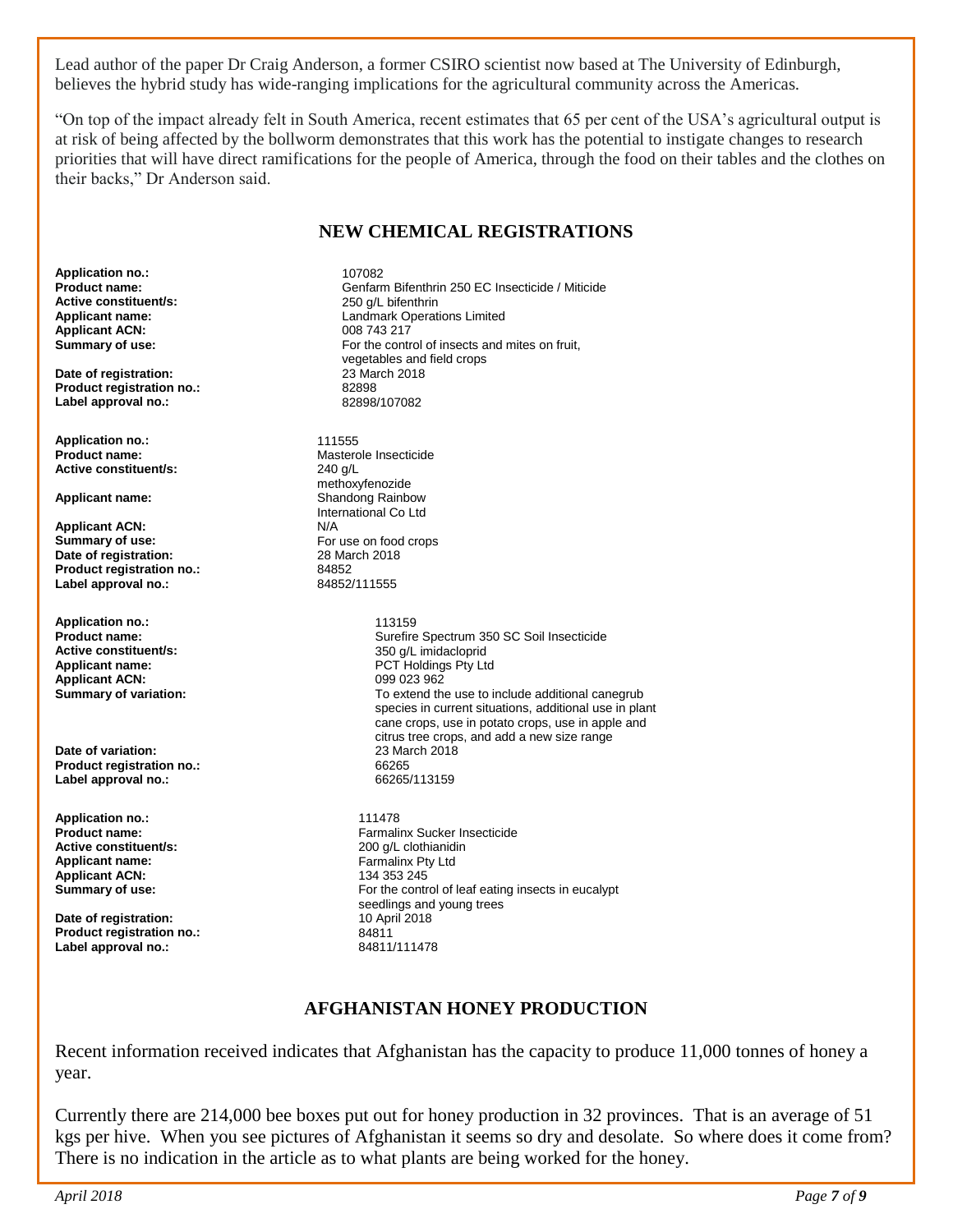#### **AUSTRALIAN WOMEN'S LEADERSHIP SYMPOSIUMS**

*The Australian Women's Leadership Symposiums are a national series of events focused on the experiences of women leaders in the contemporary workforce.*

*Taking place in every state and territory capital between May and August, the Symposiums are an unparalleled gathering of the best and brightest female talent. Keynote speakers for 2018 include Gail Kelly, Professor Gillian Triggs, Nova Peris OAM OLY, Jessica Rowe AM, Ita Buttrose AO OBE, Katrina Webb OAM, The Right Hon Dame Jenny Shipley and many, many more.* 

*The principal themes that will be tackled at this year's events include:*

- *Resilience within the workplace*
- *Enabling women to lead*
- *The power of networking*
- *Being bold, being brave, being new*
- *Leading through change*
- *Getting comfortable with the uncomfortable.*

*An attendance discount of 25% is currently available by entering code ANSY18 at the time of booking (available until each Symposium sells out). For more information and to book: [www.wla.edu.au/symposium](http://www.wla.edu.au/symposium)*

## **FUMAGILAN-B NO LONGER AVAILABLE IN NORTH AMERICA**

*Beekeepers in the USA and Canada were surprised this month with a letter from Medivet, the single provider of a treatment for the honey bee gut parasite, Nosema. The letter to customers said the treatment, Fumagilin-B, is no longer available and, as a result, they anticipate closing their operation by June 2018. Many beekeepers use this treatment as part of their honey bee health management and with no alternative antibiotic for the treatment of Nosema, there is great concern about losing this tool.*

*In July 2017, Project Apis m. funded a project to study and innovate another avenue to drug development as treatments for Nosema, recognizing the value of supporting practical research. And now we have something under way! The project is led by Dr. Jonathan Snow, at Barnard College, who is approaching Nosema disease from a biomedical background, targeting the molecular pathways unique to microsporidian parasites, and there are already promising results. Using cage trials, one compound is as effective at killing Nosema as Fumagilin-B, without increased toxicity to bees.*

*When PAm funded this project, in partnership with the National Honey Board Production Research funds, we recognized the urgent need to add it to the honey bee health tool kit. Dr. Snow will be consulting with the USDA to determine what could 'fast track' this treatment to market, if trials are successful. This situation is a great example of why choosing practical honey bee research is important. PAm is at the forefront of directing work that will support the beekeeping industry, and with trusted partners like the National Honey Board, we work to stay ahead of new risks to honeybee health. Stay tuned for progress on this project!*

*Click [<https://sites.google.com/a/barnard.edu/jonathansnow/home>](https://blogspot.us12.list-manage.com/track/click?u=22369801c17077d8e488a5a88&id=22b1b4bd8e&e=1e2469603f) to learn more about Dr. Jonathan Snow's Lab*